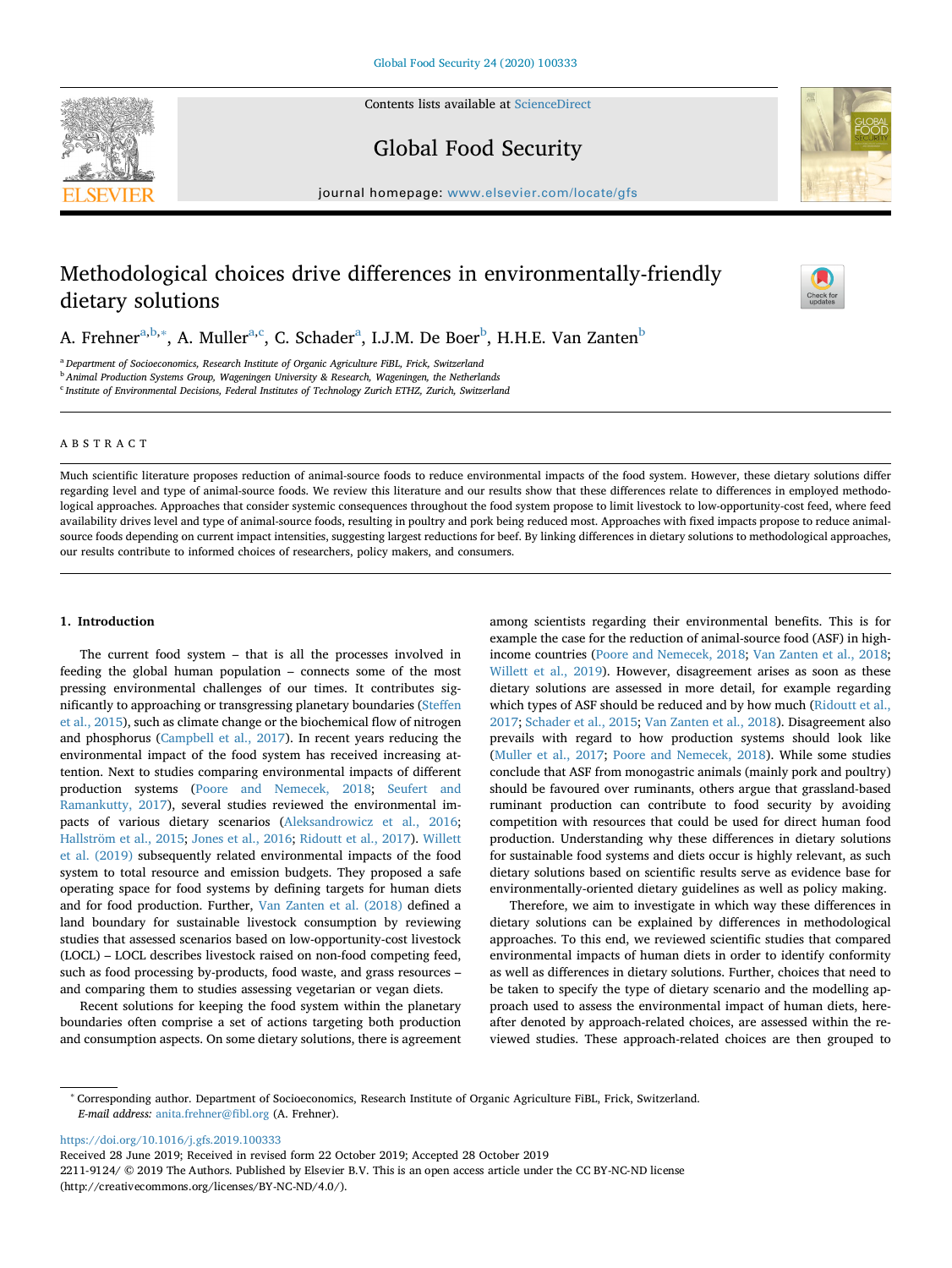typical methodological approaches and related to dietary solutions in order to understand why different dietary solutions occurred.

## **2. Material and methods**

We conducted a review of scientific literature to investigate how approach-related choices affect the differences in dietary solutions derived from assessments of the environmental performance of different diets. We applied keyword search, Boolean operators, and screened references of recent review articles to identify relevant articles. More information on the review approach can be found in the Supplementary Material S1.

Following the literature search, all articles were scanned and qualitative information on choices that are required in the process of calculating environmental impacts of dietary scenarios were collected. These approach-related choices were first deduced from the life cycle assessment (LCA) framework, as LCA was the most commonly used method to calculate environmental impacts in the papers reviewed (37 out of 56 studies). Seven choices are directly deduced from the LCA framework: definition of the 1) system boundary, 2) functional unit, 3) impact categories, 4) allocation, 5) inventory analysis, 6) impact assessment, and 7) treatment of consequences. Further, as in dietary scenarios also absolute restrictions on resource availability and on sink capacities become important, an additional approach-related choice was identified: 8) restrictions on resource availability and on sink capacities for emissions. Based on the qualitative information collected for the approach-related choices, the possible values for each choice were defined (thus, e.g. for the approach-related choice 'system boundary', the values are 'cradle-to-farm-gate', 'cradle-to-distribution', etc.; see Supplementary Material S2). In a next step, all studies were reviewed a second time, where the defined values of each approachrelated choice were assessed (see Supplementary Material S2). Then, based on prevailing combinations of values of several approach-related choices, typical methodological approaches for scenario specification and environmental impact assessment were identified.

The dietary solutions in the studies were compiled as follows: on the one hand, dietary scenarios were quantitatively assessed, by extracting the consumed amount per food group per person. On the other hand, reduction of ASF was specifically assessed as follows: first, reduction solutions per ASF category were identified. Second, the suggested optimal range per ASF was classified as follows: as low as possible, intake based on LOCL, or a (nationally) recommended level. Third, the solutions for substitutes to compensate the reduction in nutrient intake were assessed.

Finally, congruent as well as differing dietary solutions among methodological approaches were identified, and their implications for possible food system states were discussed.

## **3. Results**

We first describe general characteristics of reviewed studies. Subsequently, we introduce the approach-related choices and present results on their values as utilised in the reviewed studies. Following this, typical methodological approaches are proposed, and the dietary solutions for reducing the environmental impact of the food system presented. Then, congruent and differing dietary solutions are identified and related to typical methodological approaches.

## *3.1. General characteristics*

In total, 56 studies were identified that fulfil all inclusion criteria (see Supplementary Material S2). The geographical scope of these studies varied; 32 performed a national, 11 a regional, and 13 a global assessment. Further, more than half of the studies  $(n = 33)$  performed an assessment for current circumstances, whereas 23 studies employed a future temporal scope.

#### <span id="page-1-0"></span>*3.2. Approach-related choices*

## *3.2.1. System boundary*

System boundaries describe the boundaries of the system studied; thus, the main focus is on which stages of the production process are included. In a wider context, also temporal and geographical scope contribute to the system boundaries. The studies covered the production stages as follows: 16 studies considered impacts from cradle-tofarm gate, 8 from cradle-to-distribution/retail, 15 from cradle-to-consumer, and 10 from cradle-to-grave. For 7 studies the system boundaries could not be detected in the description of the methods, or differing system boundaries were used for different food groups.

#### *3.2.2. Functional unit*

In the studies reviewed, the functional unit assessed is rarely mentioned explicitly. Implicitly, the functional unit can be derived from the temporal scope and the fraction of the population assessed. Different diets are thus compared on the basis of nutritional value per part of the population per time frame (e.g. kcal/person/day).

#### *3.2.3. Impact categories*

Resulting from our inclusion criteria, all studies assessed greenhouse gas (GHG) emissions ( $n = 49$ ) and/or land use ( $n = 35$ ). Further, 10 studies include indicators related to nitrogen and/or phosphorus surplus, 6 assess eutrophication and/or acidification, and 7 assess fossil energy use. Only 3 studies employ an indicator related to biodiversity (biodiversity damage potential ( $n = 2$ ) and extinction rate ( $n = 1$ )).

#### *3.2.4. Allocation*

When a process has multiple outputs, the total resulting environmental impact needs to be allocated to each individual output. According to the ISO-guidelines ([Finkbeiner et al., 2006\)](#page-7-12), allocation should be avoided whenever possible, by increasing the level of detail or using system expansion. If it is unavoidable, physical or economic relations should be employed to allocate.

For the assessment of diets, it is not only relevant which allocation method is applied, but also how co-products, i.e. products that result from the same process (such as milk and ruminant meat), are treated in the assessment after allocation has taken place. Two approaches are prevailing: first, to follow a product, and second, to follow nutrients. Approaches that follow products allocate the total resulting environmental impact based on the chosen allocation method (mostly economic allocation). Then, products that are not of primary interest are allocated out of the system boundary of the study; thus, they are allocated a share of the environmental impact, but are not included in the subsequent analysis. An example for this would be a vegetarian scenario, where human diets contain milk produced by ruminants, but the associated meat is not considered in the consumption. Even though the environmental impact of dairy farming is also partly allocated to the associated meat, it is not included in the total environmental impact of a vegetarian diet, and is thus allocated out of the system. In literature, approaches that follow products mainly base their environmental impacts upon factors from single product LCAs ( $n = 41$ ). Approaches that follow nutrients, however, steer their analysis not on product, but on nutrient level, and therefore, after allocation, trace nutrients and thus keep all products with relevant nutrients in the system. Following nutrients complicates the modelling, as links between co-products have to be considered throughout the assessment. Following nutrients ( $n = 15$ ) is employed for example in mass- and nutrient-flow models.

#### *3.2.5. Inventory analysis*

In the inventory analysis, resource use and emissions to air, water, and soil of all inputs and outputs of processes that fall into the previously defined system boundary are inventoried. Thus, inventory analysis refers to the data that are used as basis for the calculation of environmental impacts. Here, the approaches reviewed differ in their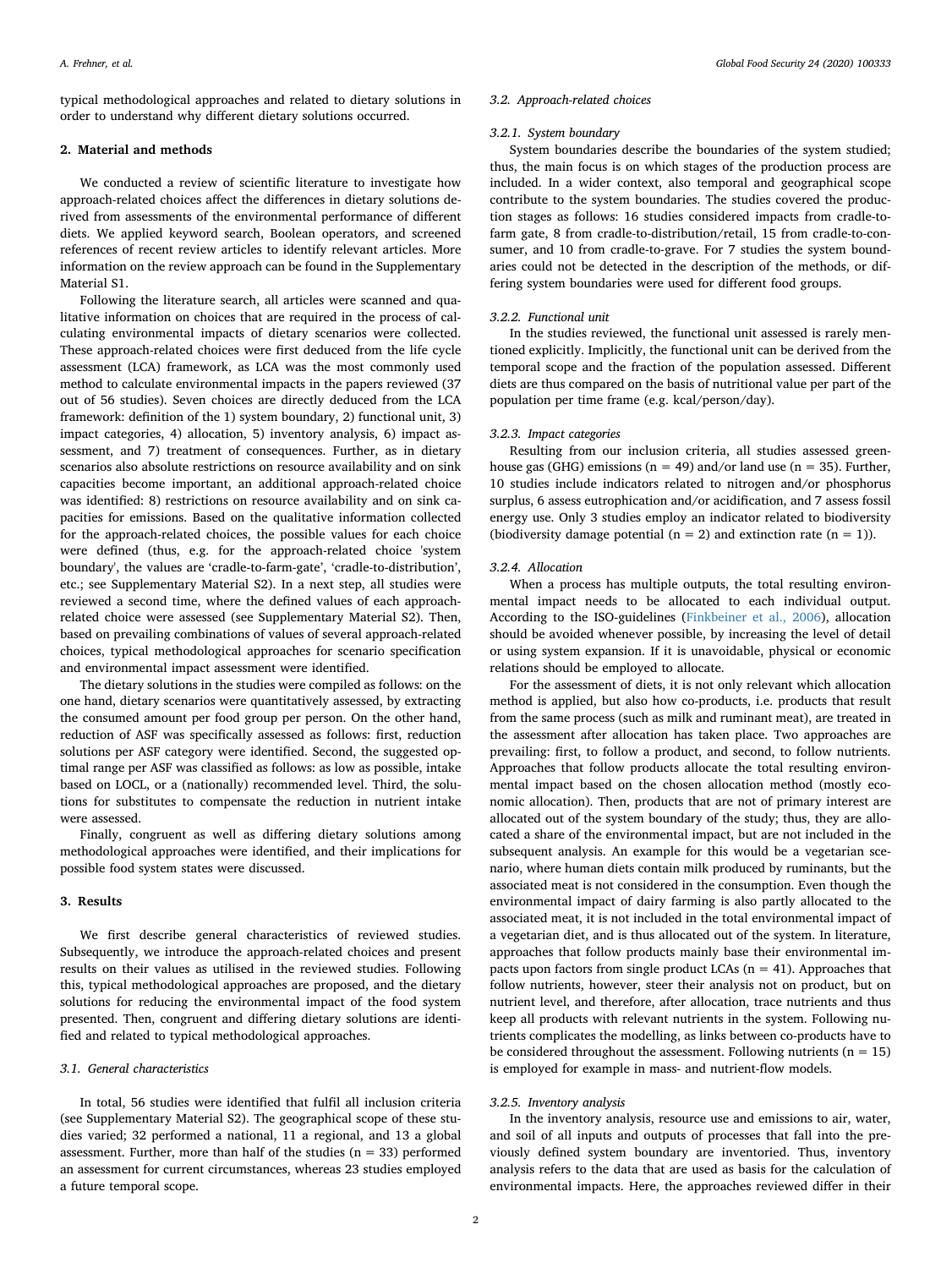#### <span id="page-2-0"></span>**Table 1**

Approach-related choices that are considered for the definition of typical methodological approaches on scenario specification and environmental impact assessment (in italics: values per approach-related choice).

| Approach-related choices              | Typical methodological approaches: scenario specification |                   | Typical methodological approaches: environmental impact assessment |                                         |
|---------------------------------------|-----------------------------------------------------------|-------------------|--------------------------------------------------------------------|-----------------------------------------|
|                                       | Consumption-oriented                                      | Resource-oriented | Fixed impact assessment<br>(FIA)                                   | Systemic consequences analysis<br>(SCA) |
| System boundary                       |                                                           |                   |                                                                    |                                         |
| Functional unit                       | X                                                         | X                 |                                                                    |                                         |
| Allocation                            |                                                           |                   |                                                                    |                                         |
| Follow products                       | X                                                         |                   | X                                                                  |                                         |
| <b>Follow</b> nutrients               |                                                           | X                 |                                                                    | X                                       |
| Inventory analysis                    |                                                           |                   |                                                                    |                                         |
| Product level                         |                                                           |                   | X                                                                  |                                         |
| Systems level                         |                                                           |                   |                                                                    | X                                       |
| Impact assessment                     |                                                           |                   |                                                                    |                                         |
| Consequences                          |                                                           |                   |                                                                    |                                         |
| No                                    |                                                           |                   | X                                                                  |                                         |
| Yes                                   |                                                           |                   |                                                                    | X                                       |
| Restrictions on resource use and sink |                                                           |                   |                                                                    |                                         |
| capacities                            |                                                           |                   |                                                                    |                                         |
| No                                    | X                                                         |                   | X                                                                  |                                         |
| Yes                                   |                                                           | X                 |                                                                    | X                                       |

starting level, i.e. whether they conduct a bottom-up or a top-down inventory.

On the one hand, we identified studies that conducted a bottom-up inventory ( $n = 43$ ), using a product level approach. Then, by assuming a linear relationship, the product level inventories are scaled up to the level of the functional unit (e.g. inventory made for 1 kg of carrots; then, if the assessment is done for the population of Germany, the inventory for 1 kg of carrots is scaled up to the amount that is consumed in the diet of the German population). On the other hand, studies that conduct a top-down inventory analysis ( $n = 13$ ) start from aggregated values and allocate based on nutrient requirements, for example (thus, they take e.g. the total emissions attributed to fertiliser application on agricultural areas in a certain region and distribute them to the single crop products based on the relative nutrient requirements of the different crops).

#### *3.2.6. Impact assessment*

Impact assessment is conducted by applying characterisation factors to the emission and resource inventories. Thus, for e.g. GHG emissions, factors are applied to bring all different GHGs to a common unit. These commensurable values are then added up. For GHG emissions, global warming potential over a time frame of 100 years is most often used, but there is some discussion on whether or not this is the most appropriate measure, in particular for methane which shows considerably different warming dynamics over time than  $CO<sub>2</sub>$  ([Persson et al., 2015](#page-7-13)).

#### *3.2.7. Consequences*

When assessing diets on a national, regional or global level, changes in diets are likely to cause a cascade of changes in production systems and trade patterns. As a result, the environmental impacts per reference unit may change as well. In the modelling process, one has to decide how such consequences of changes on environmental impacts are treated. One possibility – which is abundant in literature ( $n = 38$ ), is to ignore the consequences and thus keep environmental impacts per reference unit constant (mostly by using attributional LCA factors). Another approach is to follow consequences of changes for single products by applying consequential LCA ( $n = 2$ ). The third option how to deal with consequences is to apply a modelling approach that captures the interlinkages between relevant processes and calculates the environmental impacts per reference unit endogenously ( $n = 16$ ). By this, it is possible to trace the resulting consequences. However, such an approach requires more modelling complexity, which then might require simplifications in other aspects (e.g. regarding the level of detail in crop coverage). Examples for such modelling approaches are biophysical models (e.g. [\(Bajželj et al., 2014](#page-7-14); [Erb et al., 2016](#page-7-15); [Muller et al.,](#page-7-11) [2017\)](#page-7-11) or material flow analysis [\(Thaler et al., 2015](#page-7-16)).

## *3.2.8. Restrictions on resource availability and on sink capacities for emissions*

Absolute restrictions on resource availability and on sink capacities for emissions and the resulting scarcities (called 'restrictions on resource use and sink capacities' in the following) become relevant when diets are assessed for a broader spatial scope. Thereby, restricted resource availability refers to water scarcity or availability of land of a certain quality, for example, while the limitations on sink capacities become relevant in the context of carrying capacities of ecosystems, e.g. for nutrient inflows. However, estimating the contributions of the food system for a broader spatial scope and therein also in relation to other activities and how to include those in the assessment can be complex. Taking the example of land use, land quality differs drastically between regions, which implies differing comparative advantages for different crop and livestock varieties [\(Zabel et al., 2014\)](#page-7-17). Feed produced on arable land competes with direct crop production for humans, while feed sourced from grassland unsuitable for human food production can contribute to food security by allowing to use additional area and associated biomass for the production of human-edible ASF. Of the studies reviewed, 17 consider resource scarcities and limited sink capacities in relation to the food system in their assessment, while 39 do not.

#### *3.3. Typical methodological approaches*

The approach-related choices identified above potentially affect the outcome of the studies regarding solutions for environmentally-friendly diets. Thereby, we can discern two broad areas where the choices can become relevant, either via the way how scenarios are specified (not to be confused with specific scenario assumptions, e.g. the level of bioenergy use), or via the way how the environmental impact assessment is undertaken. Based on prevailing combinations of values of approachrelated choices in the studies reviewed, typical methodological approaches for scenario specification and for environmental impact assessment were identified, see [Table 1](#page-2-0). These typical methodological approaches can be applied to most of the studies, but not all; for scenario specification, four studies do not fit into the proposed typical methodological approaches, and for the environmental impact assessment, seven studies (see Supplementary Material S1). We will first present the case of the approach-related choices regarding functional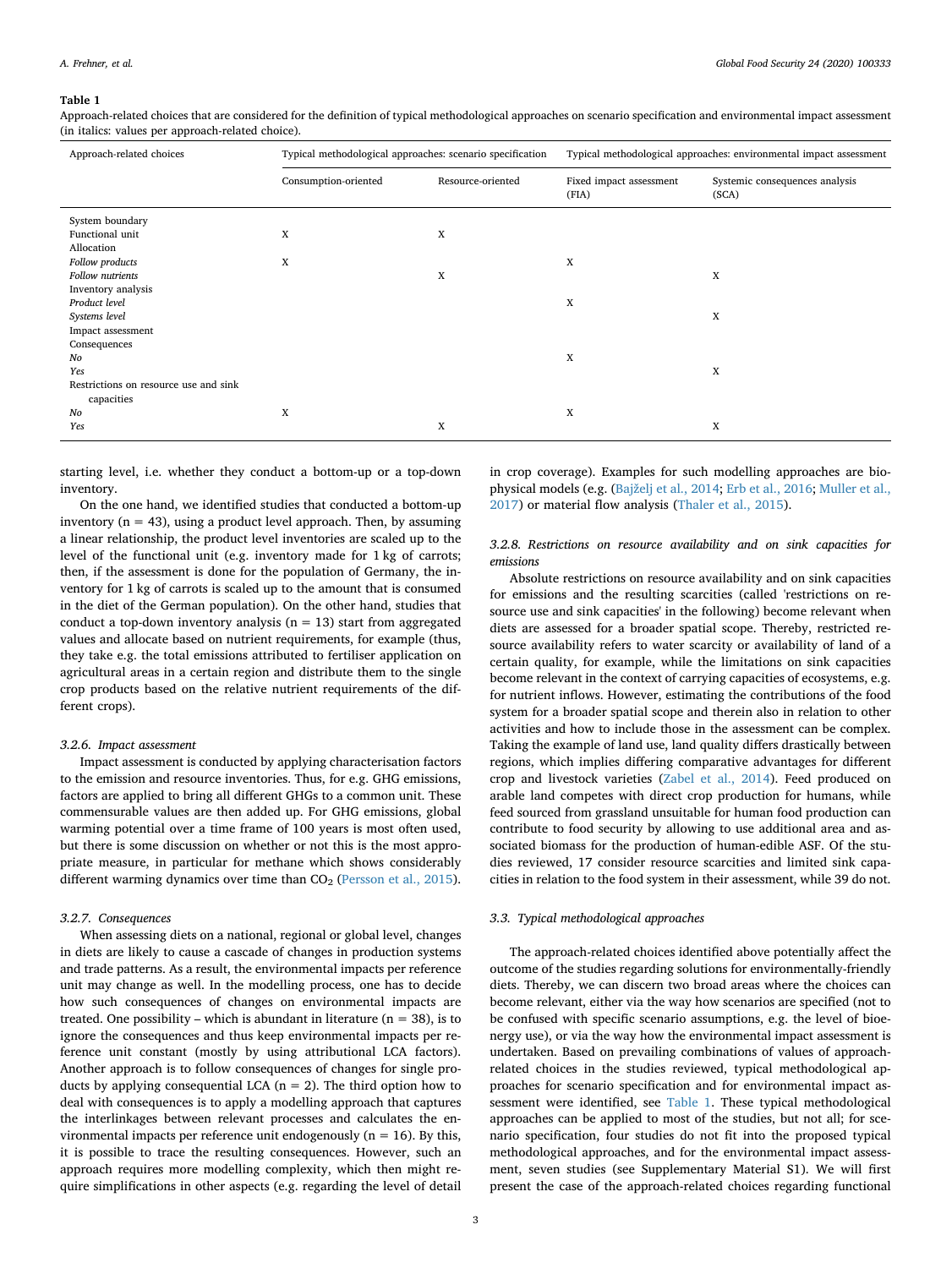unit, impact categories, allocation, and restrictions on resource use and sink capacities that become effective via the way how scenarios are specified. Subsequently, we present the case of the choices regarding allocation, inventory analysis, consequences, and restrictions on resource use and sink capacities that become effective via the environmental impact assessment. Choices regarding system boundaries and impact assessment are not further pursued, due to a lack of indication to affect the outcome of the studies.

#### *3.3.1. Scenario specification*

The choices regarding functional unit and impact categories affect scenario specification in a general way, and are thus explored first. Then, two typical approaches for the specification of scenarios, based on the choices regarding allocation and restrictions on resource use and sink capacities, are proposed: **resource-oriented scenario specification** and **consumption-oriented scenario specification**.

The functional unit employed differs between studies, but can also differ within studies, by varying amounts of foods and thus micro- and macronutrients. In scenarios that are not isocaloric, effects of changes in dietary patterns are mixed with total reductions or increases in caloric intake, and thus cannot be straightforwardly interpreted anymore. Examples for this are comparisons of dietary patterns that follow dietary guidelines ( $n = 16$ ) – and accordingly limit caloric intake to the recommended levels – with current diets, where the caloric intake exceeds the recommended levels. Another example is food waste reduction ( $n = 18$ ); in scenarios that assume less food waste along the production chain, less food has to be produced to provide the same amount of food for human consumption, and thus, also the absolute environmental impacts are scaled. When interpreting results from studies assessing scenarios that include different amounts of caloric intake or different food waste reduction rates, the effects of changes in dietary compositions need to be interpreted carefully and disentangled from effects resulting from differing caloric levels. To facilitate interpretation, the impact of dietary composition can be isolated by normalising the caloric content of the modelled dietary scenarios. Next to the functional unit, impact categories can affect scenario specification, if scenarios are defined based on performance of specific impact categories. This is the case in studies that employ diet optimisation ([Gazan](#page-7-18) [et al., 2018\)](#page-7-18), where dietary scenarios are derived endogenously based on constraints on, for example, GHG emissions (e.g. ([Donati et al.,](#page-7-19) [2016\)](#page-7-19)).

Further, how allocation is treated (i.e. whether co-products are allocated out of the system, thus products are followed, or whether nutrients are followed) can influence the dietary composition in scenarios; if nutrients are followed, consistent proportions between co-products are used in the diets. On the contrary, if co-products are allocated out of the chosen system boundary, dietary compositions that are inconsistent from a production perspective can result. Furthermore, how restrictions on resource use and sink capacities are treated affects the dietary composition. If biomass resources are treated differently depending on suitability for human consumption, production systems that focus on animals that are able to convert biomass streams unsuitable for human consumption into human-edible foods perform better than those that cannot. Examples for this are ruminants raised on grassland unsuitable for arable farming and pork raised on food waste ([Van Zanten et al.,](#page-7-9) [2018\)](#page-7-9). On the other hand, when suitability for human consumption is not considered, ASF is included in the diet according to the lowest intensities (e.g. land or GHG emissions) per kg of output; then, intensive grain-fed poultry systems perform better compared to grass-fed beef cattle, as the total land used for the production is lower [\(Van Zanten](#page-7-9) [et al., 2018](#page-7-9)). Thus, in the latter case, competition for arable land between feed and food cannot be disclosed, which poses an important limitation and needs to be considered when interpreting such results.

Resource-oriented scenario specification ( $n = 14$ ), on the one hand, is hence characterised by following nutrients in the allocation and considering restrictions on resource use and sink capacities in the

specification. Thus, production restrictions, such as co-product links and scarcity of resources, are taken into account, and the suitability of resources is considered in the production systems and dietary composition. Consumption-oriented scenario specification ( $n = 38$ ), on the other hand, is characterised by following products in the allocation, and absolute restrictions on resource use and sink capacities are not specifically related to in the framing of the scenario. This can then lead to scenarios that are inconsistent from a production perspective (see example on vegetarian diets in Section [3.2\)](#page-1-0).

## *3.3.2. Environmental impact assessment*

Two typical approaches for environmental impact assessment can be defined according to how the identified choices allocation, inventory analysis, consequences, and restrictions on resource use and sink capacities are treated: **fixed impact assessment (FIA)** and **systemic consequences analysis (SCA)**.

FIA is characterised by applying fixed impact factors per food product when assessing dietary scenarios. More precisely, studies applying FIA ( $n = 36$ ) follow products in the allocation – thus, co-products are allocated out of the system. Further, inventory analysis is done on product level, and then, linear scaling is applied to reach the level of interest (i.e. a diet for a certain part of the population). Consequences are not considered in the assessment. Lastly, restrictions on resource use and sink capacities are not considered according to suitability (e.g. land). In contrast to this, studies performing a SCA ( $n = 13$ ) consider systemic changes and boundaries in the modelling, and by this, typically generate impact factors per product within a consistent food system state endogenously. For the identified choices, this can be depicted as follows: allocation is treated such that nutrients are followed and all co-products are thus kept in the system. Further, inventory analysis is often done on an aggregate level, and inputs, such as fertiliser, are e.g. allocated based on relative nutrient requirements of different crops. Consequences are included by considering level-induced changes for production systems (i.e. assuming that the way how products can be produced depends on how much is produced, for example limiting ASF to non-food competing feed) and consequential implications for environmental impacts per unit output. Alongside with this, restrictions on resource use and sink capacities are captured where relevant.

## *3.4. Solutions for reducing environmental impacts of the food system*

In the following, the solutions of reviewed studies regarding changes in human diets and production-side measures are presented, and congruent as well as differing solutions between studies are identified.

#### *3.4.1. Changes in human diets*

Solutions for changes in human diets point at food groups, i.e. ASF and plant-source food, and absolute reduction of food intake until caloric intake is at the recommended level (solutions for studies not falling into the proposed typical methodological approaches can be found in Supplementary Material S1). Studies agree that in high-income countries, ASF needs to be reduced; more precisely, in [Fig. 1](#page-4-0) we see that all studies agree on a reduction of pork and beef, while for a reduction of poultry, the majority of studies agrees. To a lesser extent also reductions of dairy, eggs, and fish and seafood are proposed. However, which ASF should be reduced most and how the remaining (if any) ASF should be produced, remains inconclusive.

Studies following a consumption-oriented scenario specification and fixed impact assessment either suggest to reduce beef, pork, and poultry as low as possible, or they propose to keep a certain level of ASF as part of a recommended healthy diet [\(Fig. 1](#page-4-0)). Studies employing a resourceoriented scenario specification and systemic consequences analysis mostly propose a reduction of all ASF to the level that can be sustained based on LOCL. In LOCL scenarios, resulting amounts per capita per day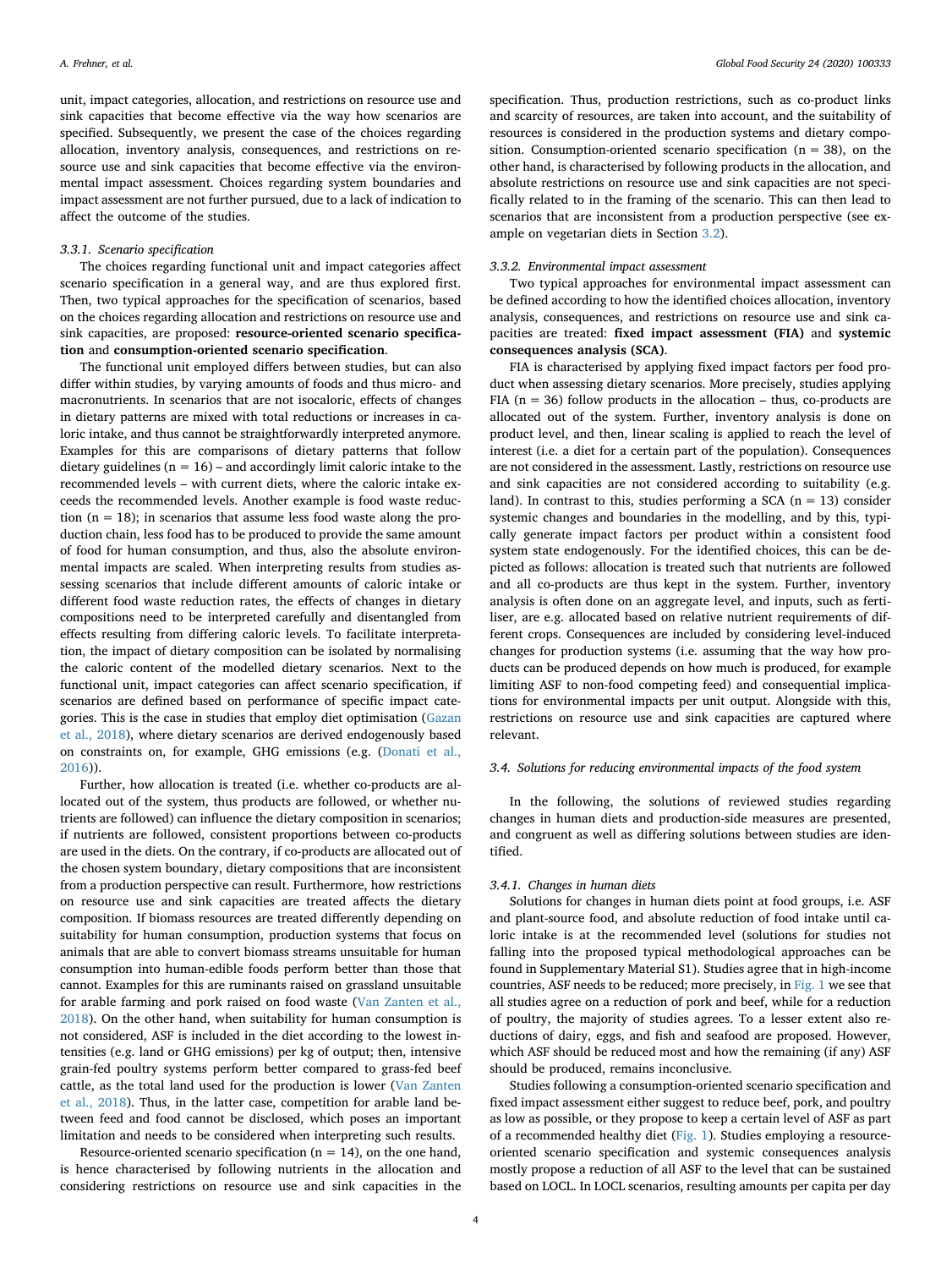<span id="page-4-0"></span>

**Fig. 1.** Inventory of optimal ranges for animal-source food reduction solutions to achieve reduced environmental impacts of the food system (% of the studies per typical methodological approach; consumption-oriented scenario specification (Cons. scenarios), resource-oriented scenario specification (Res. scenarios), fixed impact assessment (FIA), and systemic consequences analysis (SCA)). Colors indicate the proposed range; low-opportunity-cost livestock (LOCL), recommended level, as low as possible, reduce with unspecified range, and not assessed (NA). (For interpretation of the references to colour in this figure legend, the reader is referred to the Web version of this article.)

for beef range between 10 and 55 g, for pork between 7 and 46 g, and for poultry, between 0 and 26 g per person per day.

Another point for discussion is how to substitute for the reduction in ASF – be it by other types of ASF, such as dairy, or by plant-based protein sources, such as legumes. [Fig. 2](#page-5-0) shows the proposed food groups per methodological approach. All studies agree to take plant-source food as substitute for the reduction in ASF. Further, some studies employing consumption-oriented scenario specification and FIA also include dairy, fish and seafood, and to a lower extend eggs, poultry, and pork as possible substitutes.

Regarding land use, in [Fig. 3,](#page-5-1) relative land use (differentiated by land type) per additional g of ASF-based protein in the human diet is presented. For values below 30 g of ASF-based protein, there is no clear trend as to which level of ASF and which products perform best regarding total land use. For cropland only and studies employing SCA, these results look different; two of these studies found that less cropland is required if some livestock, based on the LOCL principle, remains in the system, compared to a vegan scenario [\(Röös et al., 2017](#page-7-20); [Van](#page-7-21) [Kernebeek et al., 2016](#page-7-21)). In contrast to this, studies operating with FIA find increased land use for all land types with increased levels of ASF in the human diet. For values above 30 g of ASF-based protein, both SCA and FIA studies find increased land use.

For GHG emissions (see [Fig. 3\)](#page-5-1), the results are clearer, meaning that according to currently available estimates, scenarios with less ASF generally perform better. Also for LOCL scenarios, one study finds that GHG emissions are higher than for purely plant-based diets ([Röös et al.](#page-7-20) [\(2017\)\)](#page-7-20).

To sum up, when looking at total land use and GHG emissions, scenarios with ASF as low as possible – down to vegan, in the most extreme case – perform best. When looking at cropland use only, scenarios with ASF from LOCL perform best according to SCA studies,

while FIA studies do not find different results compared to total land use.

## *3.4.2. Changes in production systems*

Generally, solutions identified in the studies reviewed focus on changes in food consumption, resulting from our inclusion criteria. Next to these solutions, some studies also include different production systems in their assessment, leading to additional solutions regarding how the recommended foods should be produced. Such changes in food production systems can for instance be to follow existing trends, such as sustainable intensification ( $n = 10$ ) and closing yield gaps ( $n = 6$ ). Another possibility is to include well-defined production standards, such as organic farming  $(n = 8)$ . A third option is to highlight single management options in the production process (which however can require substantial changes in the system), regarding animal production  $(n = 16)$ , or plant production  $(n = 12)$ . Management options for animal production systems often focus on feed that avoids competition with direct food production  $(n = 11)$ , previously defined as LOCL ([Van](#page-7-9) [Zanten et al., 2018\)](#page-7-9), or then, to reduce feed conversion ratio  $(n = 3)$ . Specific options named to improve plant production are e.g. crop rotations. Lastly, 18 studies assess the effects of a reduction in food waste, which takes effect on all actors along the value chain.

Although diverse changes in production systems are included in several scenarios, mainly scenarios based on LOCL propose consistent large-scale changes of food production linked with food consumption. These studies propose to limit animal numbers to the amount that can be sustained based on the local productive capacity, i.e. that ruminants should mainly be raised on available grasslands (with or without temporary meadows as part of crop rotations). Further, the recommended levels for pork, poultry, and eggs are mostly based on locally available by-products and, in some studies, on food waste. The optimal mix and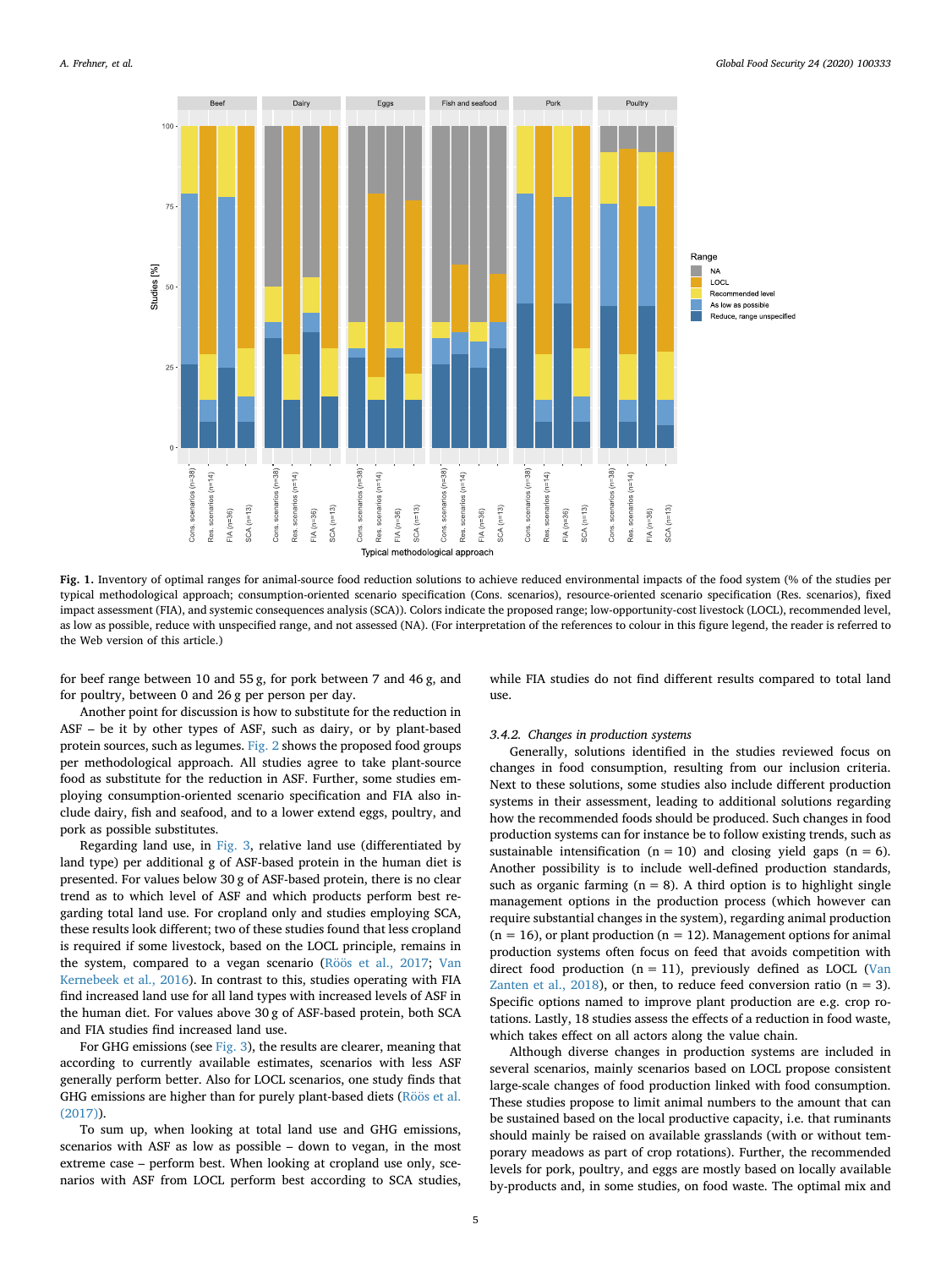<span id="page-5-0"></span>

**Fig. 2.** Inventory of substitution solutions (% of the studies per typical methodological approach; consumption-oriented scenario specification (Cons. scenarios), resource-oriented scenario specification (Res. scenarios), fixed impact assessment (FIA), and systemic consequences analysis (SCA)).

allocation of low-opportunity-cost feedstuff to different livestock systems is subject of current research ([Van Hal et al., 2019\)](#page-7-22).

In conclusion, all studies agree on a reduction for ASF for the geographical scope considered in this review. Further, studies that employ a consumption-oriented scenario specification and FIA either recommend a maximum reduction of ASF, or if some ASF remains, this should mainly be sourced from dairy, eggs, fish and seafood, pork, and poultry. For these, often, no specific recommendation with regard to production systems is given. On the other hand, studies that employ a resource-oriented scenario specification and SCA mostly recommend a remaining low level of ASF based on the LOCL principle, and thus come with clearer solutions how this remaining ASF should be produced.

<span id="page-5-1"></span>

**Fig. 3.** Left: relative land use per g of animal-source food (ASF)-based protein per person per day (land type is indicated by shape). Right: relative greenhouse gas (GHG) emissions per g of ASF-based protein per person per day. Each dot represents one dietary scenario. Colors indicate typical methodological approaches; fixed impact assessment (FIA) and systemic consequences analysis (SCA). Land use and GHG emissions of dietary scenarios are presented relative to vegan scenarios of the same studies (black dot) in percentage. Caloric consumption across scenarios is normalised to 2000 kcal to facilitate comparison. (For interpretation of the references to colour in this figure legend, the reader is referred to the Web version of this article.)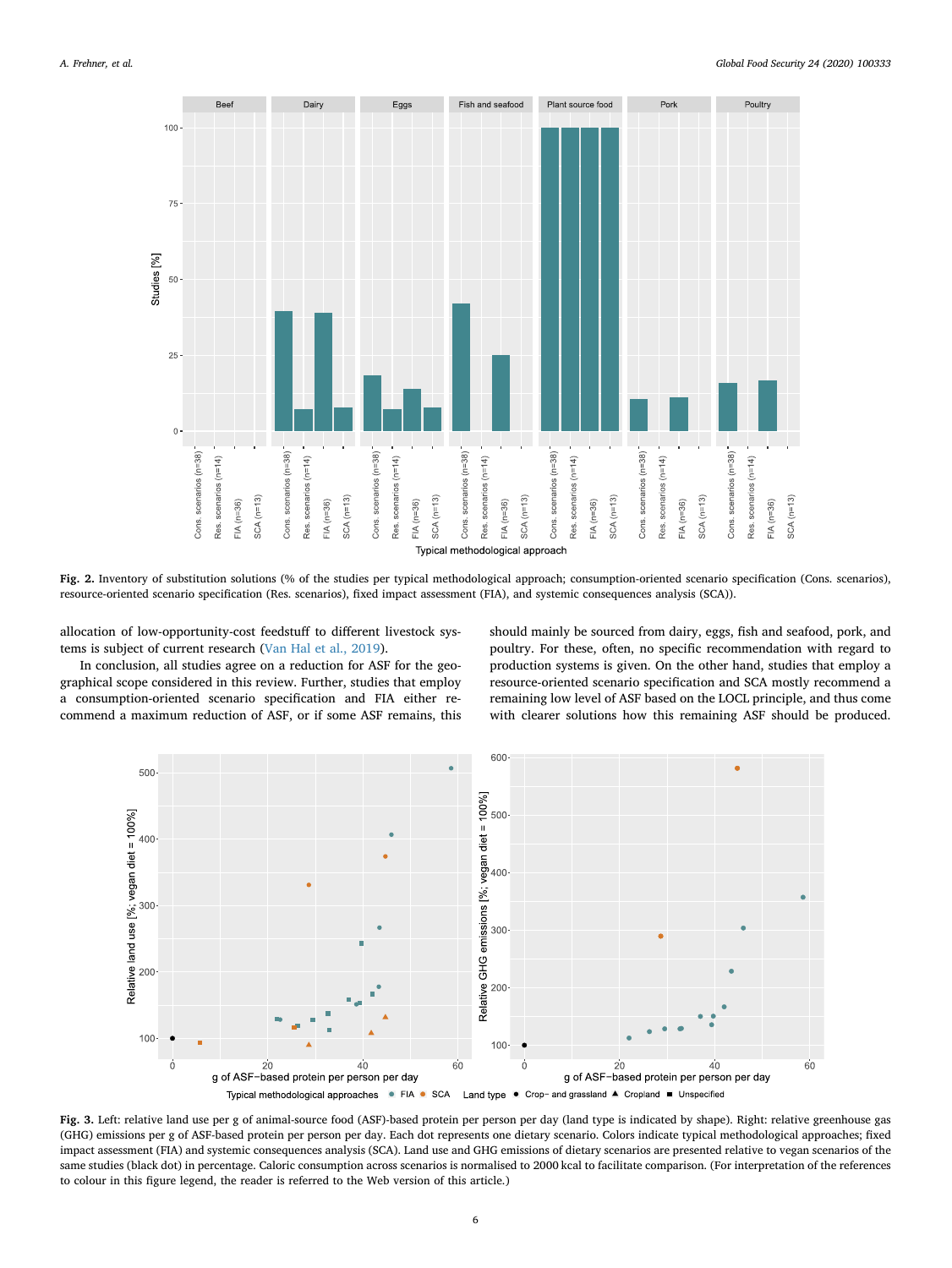Additionally, the solutions in studies that do not fit into the identified typical methodological approaches for scenario specification resemble those of the consumption-oriented scenario specification, and solutions in those that do not fit in the typical methodological approaches on environmental impact assessment, are mixed, thus, could be part of both FIA and SCA.

## **4. Discussion**

## *4.1. Suitability of typical methodological approaches*

Generally, the methodological approach should be chosen according to the aim of the study. With regard to typical methodological approaches on scenario specification, we can conclude that consumptionoriented scenarios are suitable for small-scale changes, where either the geographical scope is restricted, or only part of the population is assessed. For large-scale changes, and especially global assessments, resource-oriented scenarios are suitable, as they include consistent proportions between products that originate from the same production process.

For the environmental impact assessment of dietary and associated food system change, we identified two typical methodological approaches: FIA and SCA. On the one hand, FIA is characterised by using status-quo intensities, and therefore, this approach is well suited to assess small-scale dietary changes for the current situation. On the other hand, SCA considers systemic consequences of dietary changes on processes in the system and resulting environmental intensities; therefore, SCA is well suited to assess large-scale dietary changes for the future situation.

# *4.2. Sustainability strategies*

Results from identified methodological approaches have several implications for how environmentally sustainable food systems would look like. On the one hand, when consumption-oriented scenario specification and FIA are applied, major changes of food consumption are proposed; either a maximum reduction of ASF, or small amounts of ASF that are mainly sourced from dairy, eggs, fish and seafood, pork, and poultry. However, on the production side, often no changes are assumed, and thus, also the environmental impacts per unit output stay constant. If changes in production systems are assumed, then sometimes in form of efficiency increases and thus higher yields per area or per animal head. Relating this to sustainability strategies on food system level [\(Huber, 2000](#page-7-23); [Schader et al., 2014\)](#page-7-24), with such a system, two sustainability strategies are covered; efficiency and sufficiency. Efficiency by altering the diet towards products exhibiting lower impacts per unit output, or by assuming efficiency increases in the production chain. Sufficiency is covered as the dietary change assumed requires behavioural shifts that change humans' choices towards reduced ASF.

On the other hand, in studies that apply SCA, define scenarios from a resource perspective, and conclude that a low amount of ASF remaining in the food system should be based on LOCL, the resulting food system state does not only assume changes on the consumption side, but also proposes a coherent change of the production system. With this, the sustainability strategies efficiency, sufficiency, and consistency can be covered. Efficiency however is not covered per product (i.e. lower impacts per amount of inputs), but on food system level, by accounting for efficient resource use for the whole system. An example for this is that ASF produced with non-food competing feed might be less efficient from an impacts – inputs perspective, since animals have to cope with suboptimal diets and therefore might not be able to follow optimal growth rates ([Van Zanten, 2019](#page-7-25)). However, from a food systems perspective, such a feeding regime can be even more resource efficient, because feed that cannot be used for direct human consumption is used to produce human-edible products. The same argument can be used to explain why the consistency strategy is covered; the resulting system

links to concepts such as optimal resource use from a systemic perspective, related to closed and circular nutrient flows and waste reduction (hence the focus on utilising by-products for feed, for example).

#### *4.3. Other environmental impacts*

Next to GHG emissions and land use, the production of our food causes other adverse impacts on the environment, such as biodiversity loss, eutrophication, pollution, and water scarcity. Due to lack of adequate evidence across reviewed studies, these impacts were not included in the present analysis. Nevertheless, considering these impacts is important and future research should focus on improving quantification and standardisation of these impacts. Then, a more complete view on the environmental impacts of dietary scenarios could be obtained.

## **5. Conclusion**

We draw conclusions for three target groups: researchers, policy makers, and civil society.

First, for researchers, we note that in studies assessing future food system states resulting from dietary change, the modelling approach used should be able to capture the resulting consequences. Large-scale dietary changes will cause a cascade of effects, and require cautious consideration of co-product links and suitability and scarcity of resources. To assess such changes and propose suitable solutions, systemic consequences analysis (SCA) studies are adequate, while fixed impact assessment (FIA) studies are not able to capture the full consequences of such changes. FIA is however adequate to assess the impacts of the current food system or of relatively small systems, where changes have negligible effects only beyond narrowly chosen boundaries.

Second, solutions from the two typical methodological approaches result in different implications for policy makers. Results from studies applying a consumption-oriented scenario specification and FIA could generally be implemented with policies targeting at consumption-side and efficiency measures. Thus, with regard to production, no large-scale changes are proposed. On the contrary, with resource-oriented scenario specification and SCA, a sophisticated policy mix would be required, to provide incentives and resources to restructure food systems towards systems where resources are allocated such that humans fed per hectare are again in focus. In total, this would require a focus on closed nutrient flows and circular economy concepts. For animal-source food (ASF), this would mean a focus on low-opportunity-cost livestock (LOCL), leading to requirements for breeding programmes, feed processing, etc. These differing implications are of particular importance, because choosing an inadequate methodological approach for the problem of interest (see first point above) could result in inadequate recommendations for policies.

Third, for civil society, our results give insights into congruent and differing dietary solutions, and for the latter offer possible reasons by making underlying – and often implicit – assumptions transparent. Although all reviewed studies agree on a reduction of ASF, differences occur: while studies operating within current settings generally recommend to reduce beef most, followed by pork and chicken, studies considering consequences of dietary change, co-product links, and restrictions on resource use and sink capacities tend to recommend a role for livestock based on the LOCL principle. Thus, for researchers, policy makers, and civil society, implications differ between methodological approaches. Choosing the correct methodological approach is therefore central for avoiding confusion, and for effective communication and policy design.

# **Declaration of competing interest**

None.